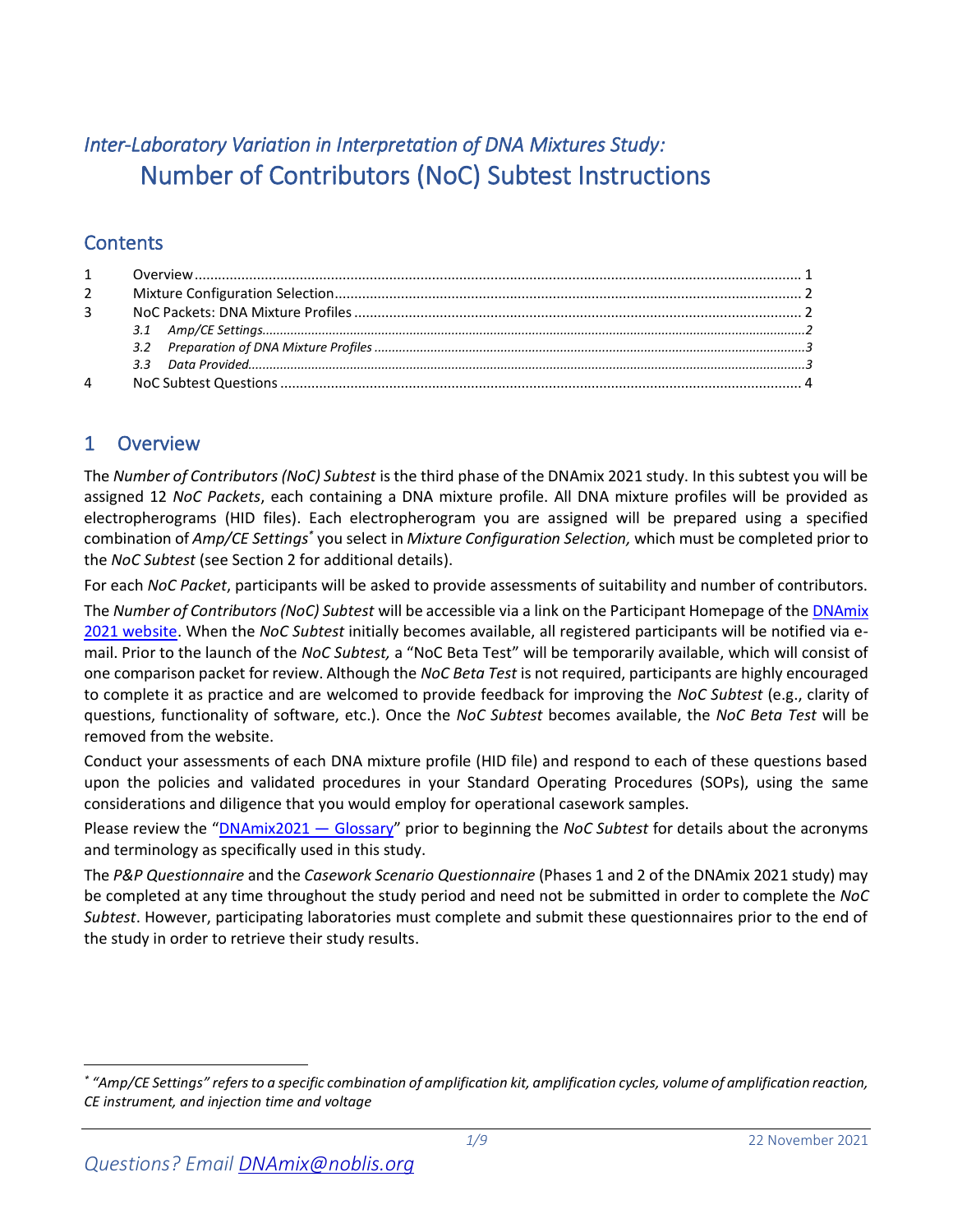# <span id="page-1-0"></span>2 Mixture Configuration Selection

*Mixture Configuration Selection* is a two-question online survey accessed from the DNAmix [2021 website](https://dnamix.edgeaws.noblis.org/) conducted for participants to:

- Indicate if you will participate in the NoC and/or ICSA Subtests
- Select the Amp/CE settings used to prepare the mixtures that will be assigned to you in the NoC/ ICSA Subtests
- Indicate how the selected Amp/CE Settings compare to your SOPs

Before you begin the *NoC Subtest*, you must complete *Mixture Configuration Selection*. The study team will use this information to assign mixtures to participants, and the DNAmix website software will use the information to determine which questions and response options are presented in the NoC and ICSA Subtests.

*Mixture Configuration Selection* includes the following questions:

- *Select one of the following Amp/CE Settings that you will use to participate in the NoC and/or ICSA Subtests of this study:*
	- o 6C29: Promega PowerPlex Fusion 6C@29 cycles; Amp volume 25µL; ABI 3500xl injection at 1.2kV for 24 seconds (equivalent to ABI 3500 for 15 seconds)
	- o GF28: Applied Biosystems GlobalFiler@28 cycles; Amp volume 25µL; ABI 3500xl injection at 1.2kV for 24 seconds (equivalent to ABI 3500 for 15 seconds)
	- o GF29: Applied Biosystems GlobalFiler@29 cycles; Amp volume 25µL; ABI 3500xl injection at 1.2kV for 24 seconds (equivalent to ABI 3500 for 15 seconds)
	- o ID28: Applied Biosystems AmpFLSTR Identifiler Plus@28 cycles; Amp volume 15µL; ABI 3500xl injection at 1.2kV for 12 seconds (equivalent to ABI 3500 for 7.5 seconds)
	- o None of the above (We will not participate in the NoC or ICSA Subtests)
- *[if not "none of the above"] Please indicate how the selected Amp/CE Settings compare to your SOPs:*
	- o This corresponds exactly to our lab's validated settings—we can use these settings for NoC and ICSA
	- o This is equivalent to our lab's settings; this differs in details we consider minor or inconsequential (such as injection time of 15 vs 16 seconds)—we can use these settings for NoC and ICSA
	- o This differs from our lab's validated settings, but we are willing to participate using these settings in both NoC and ICSA (Note: these results will be analyzed separately during analysis)
	- $\circ$  This differs from our lab's validated settings; we are willing to participate using these settings in NoC, but not in ICSA (Note: these results will be analyzed separately during analysis)

# 3 NoC Packets: DNA Mixture Profiles

In the *NoC Subtest* you will be assigned a total of 12 *NoC Packets*. Each *NoC Packet* includes one DNA mixture profile, positive and negative controls, and allelic ladders. No case information will be provided. All DNA mixture profiles are electropherograms, provided to participants as HID files.

You will have access to only *NoC Packet* at a time: to avoid the possibility of administrative errors or misunderstandings, you must submit your responses for a DNA mixture profile before downloading the next DNA mixture profile.

# *3.1 Amp/CE Settings*

In order to represent the SOPs of as many participating laboratories as feasible, electropherograms were prepared using four combinations of "Amp/CE Settings" (which refers to a specific combination of amplification kit, amplification cycles, volume of amplification reaction, CE instrument, and injection time and voltage). The combinations of Amp/CE Settings that have been implemented were the four most commonly-used Amp/CE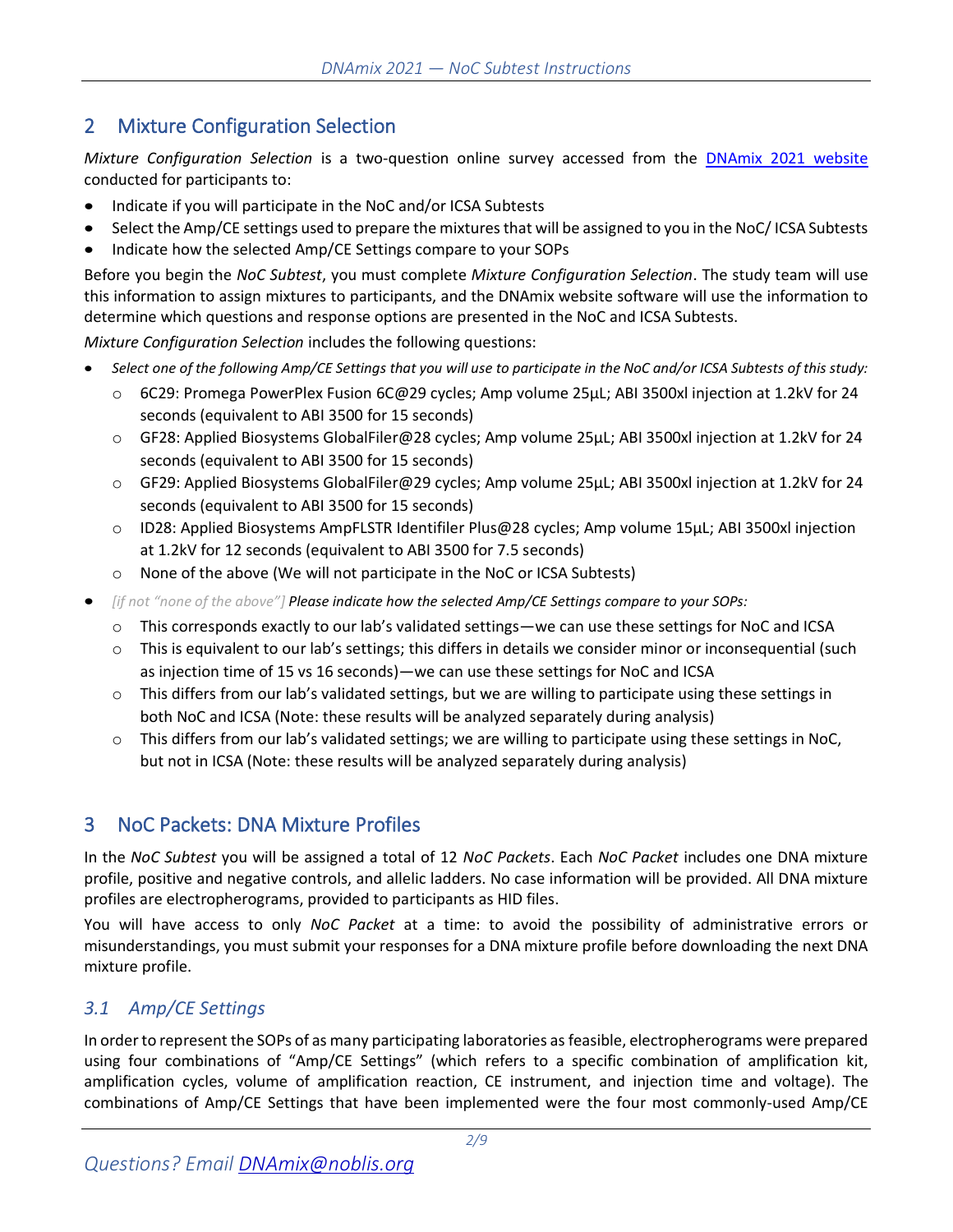settings selected by registered participants,† using the abbreviations listed in *Section [2](#page-1-0) [\(Mixture Configuration](#page-1-0)  [Selection\)](#page-1-0)* [6C29, GF28, GF29, or ID28].

You will be assigned mixtures that were prepared using the Amp/CE setting option that you chose during *Mixture Configuration Selection*, prior to the *NoC Subtest*.

# *3.2 Preparation of DNA Mixture Profiles*

The DNA used to create the mixture profiles for this study came from various sources, including buccal, blood, and tissue samples. There were no simulated/contrived profiles; all DNA profiles in this study are from real people. DNA samples were extracted prior to mixing.

Mixtures were quantified using ABI Quantifiler Trio on an ABI 7500 real-time PCR instrument. The mixture quantification results (including the total amount of DNA amplified, amount of male DNA, and degradation index) will be included with the mixtures in the *NoC Subtest*.

Various volumes of DNA were pipetted into a single tube to make a large mixture stock. That stock was then aliquoted and amplified in each of the four amp kits (see "Amp/CE settings" above for amplification volumes and cycles). The ABI 9700 thermocycler was used for amplification, using the specific Amp/CE settings and other standard manufacturer recommended settings. The ABI 3500xl was used for capillary electrophoresis (CE), using injection time and voltage settings specified in the Amp/CE Settings (see above); settings for run time, run voltage, capillary length, polymer type, etc. use the default settings specified for each amp kit.

GeneMapper (v1.5; incorporated into ABI 3500xl) was used to create HID files. We are not providing PDFs (images) of the electropherograms because creating such PDFs implements decisions regarding the analytical threshold (AT) value and the utilization of stutter filters, and we want all such decisions to be made by the participants.

Every effort was made with respect to quality assurance in creating these mixtures. Note that in some cases there may be artifacts (such as pull-up) present, as may be found in ordinary casework — please review the controls provided.

## *3.3 Data Provided*

Each *NoC Packet* is numbered (NoC\_01 through NoC\_99, shown as "NoC\_XX" in the table below). Participants are not necessarily assigned the same packets, and the order of assignments varies among participants.

Each *NoC Packet* is specific to the Amp/CE Settings previously selected by participants (shown as "YYYY" in the table below), using the abbreviations listed in *Section [2](#page-1-0) [\(Mixture Configuration Selection\)](#page-1-0)* [6C29, GF28, GF29, or ID28].

Each *NoC Packet* is contained in a Zip file, downloaded from the DNAmix 2021 website [\(https://dnamix.edgeaws.noblis.org/\)](https://dnamix.edgeaws.noblis.org/). Each *NoC Packet* includes the following files:

|         | 1 DNA mixture profile (HID file)                     | NoC XX YYYY Mixture.hid                            |
|---------|------------------------------------------------------|----------------------------------------------------|
| Packets | Amp/CE Settings used to create the electropherograms | AmpCESettings_YYYY.pdf                             |
|         | Quantitation data for the mixture                    | NoC XX QuantResults.pdf                            |
| ξ       | 2 Ladders                                            | NoC_XX_YYYY_Ladder1.hid<br>NoC XX YYYY Ladder2.hid |

*<sup>†</sup> Registered participants were contacted by email and were given a deadline of 23 August 2021 to indicate preferences for Amp/CE settings.*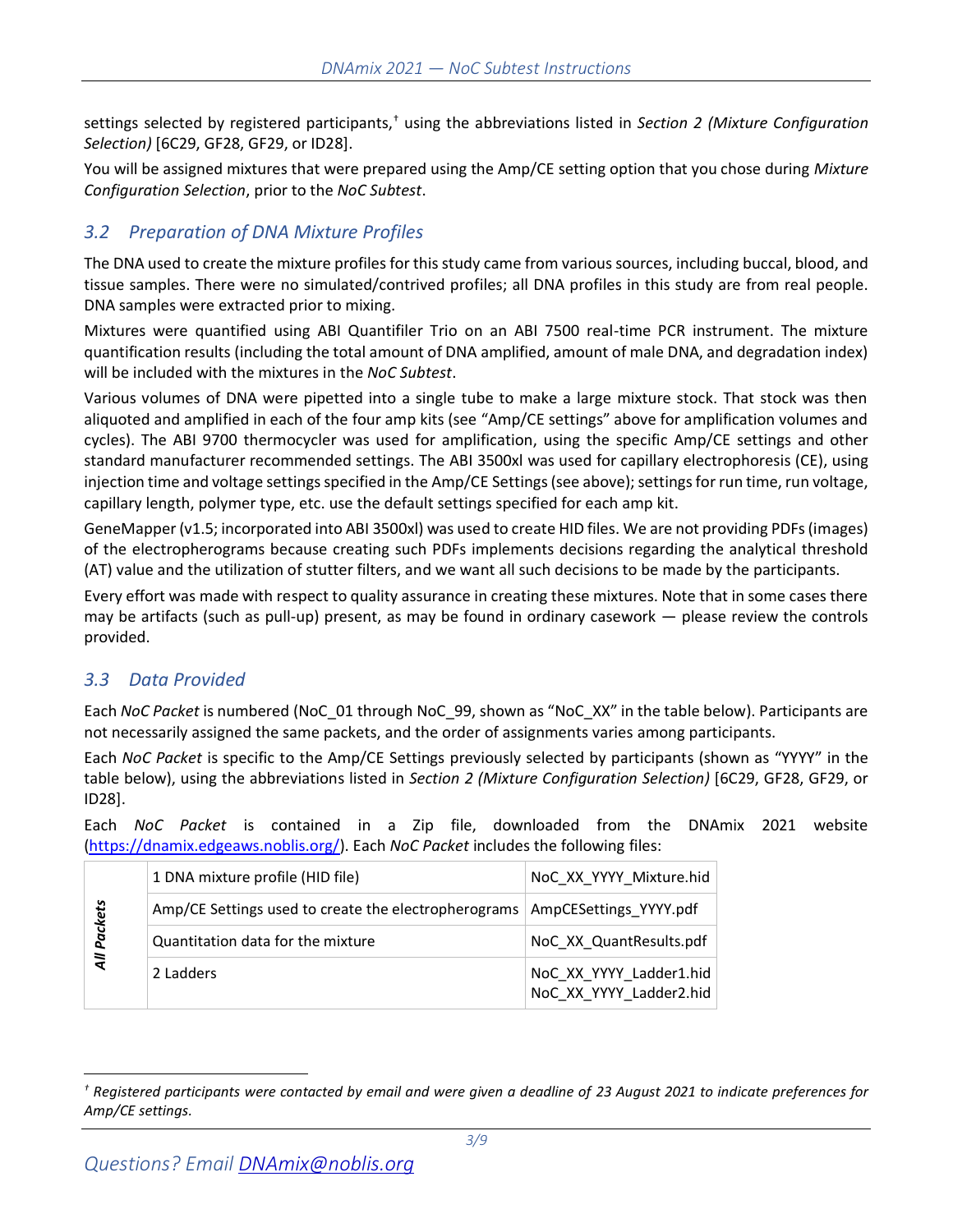| Positive and Negative controls | NoC XX YYYY Pos.hid<br>NoC_XX_YYYY_Neg.hid |  |
|--------------------------------|--------------------------------------------|--|
|                                |                                            |  |

In a few cases the positive or negative controls were re-injected, in which case they are in a subdirectory (named POS or NEG) with the associated ladders.

# 4 NoC Subtest Questions

On the *[DNAmix 2021 website](https://dnamix.edgeaws.noblis.org/)*, you will be asked to answer the following questions for *each* of the 12 DNA mixtures that you are assigned in the *NoC Subtest*. The *NoC Subtest* is completed online; this information is provided here as a reference.

As a quality assurance measure, the website will display an image of the electropherogram for the first several loci in the DNA mixture profile for the assigned *NoC Packet*. Please ensure that you are submitting your responses for the given mixture profile.

*After downloading the packet, we recommend clicking HOME in the main menu bar (at the top of the DNAmix webpage) and returning to the NoC Subtest screen only when you are ready to enter your responses. (Some users have timeout issues if this window is left open.)*

Please enter and submit all responses for the assigned *NoC Packet* in one session. You will not be able to save your responses and return to complete response entry within a single *NoC Packet*; if you exit prior to submitting, you will be required to re-enter all of your responses for the *NoC Packet*.

*Note for each mixture profile assessed in the NoC Subtest, you will be asked to review and confirm your responses prior to submission. After submission, your responses are considered final and cannot be changed.*

### *Packet Assignment Details*

1. Please re-enter the Participant ID shown at the top of the page (Dxxxx):

*Note: this information will be used for quality assurance purposes only. The Participant ID (a 5 character alpha-numeric string starting with D) is located at the top right of the Number of Contributors (NoC) Page (right about the electropherogram preview image).*

2. Please double-check the NoC Packet number: verify that the number of the HID mixture file you are assessing is the same as shown at the top of this page. Please enter that NoC Packet number here (For example, in the NoC Beta Test, you would enter the following NoC packet number: 99):

*The NoC Packet number is located in the HID filename, in the electropherogram preview image (located at the top of the NoC Subtest page of the DNAmix 2021 website), and embedded within the electropherogram data. You do not need to enter the "NoC\_" portion; please only enter the two digit NoC Packet number.*

### *Settings*

3. Did you use an analytical threshold (AT) for this mixture?

*In other words, was there a minimum RFU value (either globally or per dye channel) to delineate signal (above the threshold) from noise (below the threshold)? This analytical threshold may have been utilized explicitly (by comparing measured RFU values to the threshold value(s)) or via general evaluation ("eye-balling" the data and comparing to the threshold value(s)).*

- *3.a Yes, I used a single AT (Please specify:\_\_\_\_\_)*
- *3.b Yes, but my ATs varied by dye channel*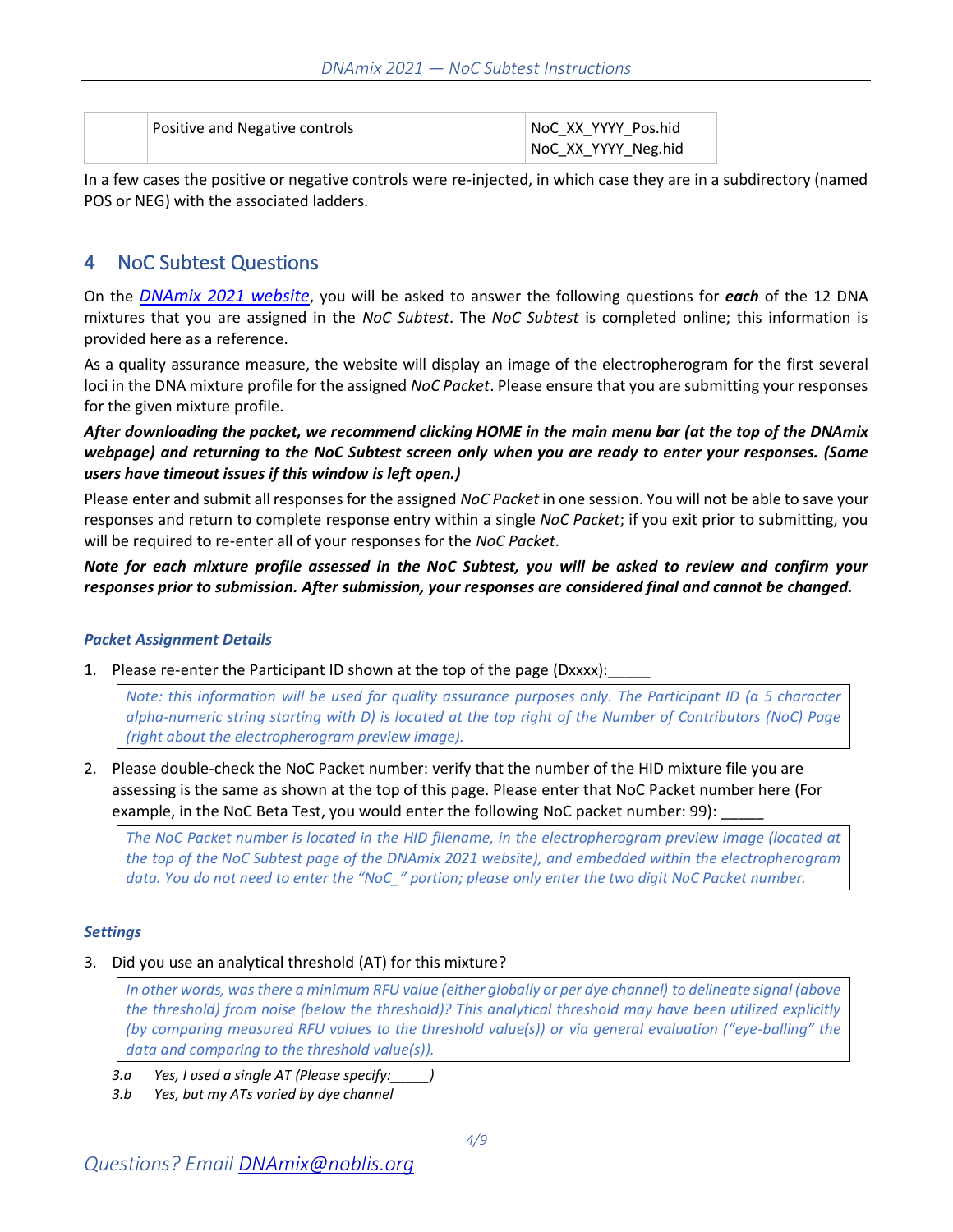### *3.c No*

### 4. Did you use a stochastic threshold (ST) for this mixture?

*In other words, was there a minimum RFU value (either globally or per dye channel) to delineate peaks (above the threshold) from potential artifacts or stochastic effects (below the threshold)? This stochastic threshold may have been utilized explicitly (by comparing measured RFU values to the threshold value(s)) or via general evaluation ("eye-balling" the data and comparing to the threshold value(s)).*

*4.a Yes, I used a single ST (Please specify:\_\_\_\_\_)*

- *4.b Yes, but my STs varied by dye channel*
- *4.c No*

### *Replicate Amplifications*

*The next two questions both ask whether you would have conducted replicate amplifications if you had received this sample in actual casework, but please note the differences. Question [5](#page-4-0) is regarding replicate amps based on the amount of DNA available: if only a small amount of DNA was available, would you have amplified all the DNA or divided it and done multiple amps? Questio[n 6](#page-4-1) is regarding replicate amps based on the review of the electropherogram: if additional DNA were available, after reviewing this EPG would you conduct another amp?*

<span id="page-4-0"></span>5. If you received this DNA mixture sample in casework and the total quantity of DNA available was the amount specified in the quantitation data, would you have divided the sample and conducted multiple replicate amplifications?

*In other words, given the DNA quantity alone (not based upon review of the electropherogram), would you have amplified the entire sample (as was done here), or would you have instead done 2 or more amplifications each using a part of the total sample? Assume that all DNA available in the entire (wet) sample was used here and there will not be additional DNA to permit a subsequent amplification after CE.*

- *5.a We do not ever conduct replicate amplifications in my laboratory (per our SOPs)*
- *5.b No: we would not have done replicate amplifications in this case (but we do in some cases)*
- *5.c Yes: we would do 2 replicate amplifications, each with 1/2 of the total amount, and increase sensitivity by adding 1 cycle*
- *5.d Yes: we would do 3 replicate amplifications, each with 1/3 of the total amount, and increase sensitivity by adding 1 cycle*
- *5.e Yes: we would do 3 replicate amplifications, each with 1/3 of the total amount, and increase sensitivity by adding 2 cycles*
- *5.f Other (Please explain:\_\_\_\_\_)*
- <span id="page-4-1"></span>6. If there was sufficient DNA remaining for an additional amplification, would you do another amplification (re-amp) after seeing this mixture profile?

*In other words, if sufficient DNA remained would you conduct another amplification based upon the mixture profile/electropherogram provided in this NoC packet (e.g., to verify alleles, observe stochastic effects, etc.)?*

- *6.a No: we are not permitted to re-amp per our SOPs*
- *6.b No: we would interpret this profile*
- *6.c Yes: we would re-amp using more DNA*
- *6.d Yes: we would re-amp using less DNA*
- *6.e Yes: we would re-amp using the same amount of DNA*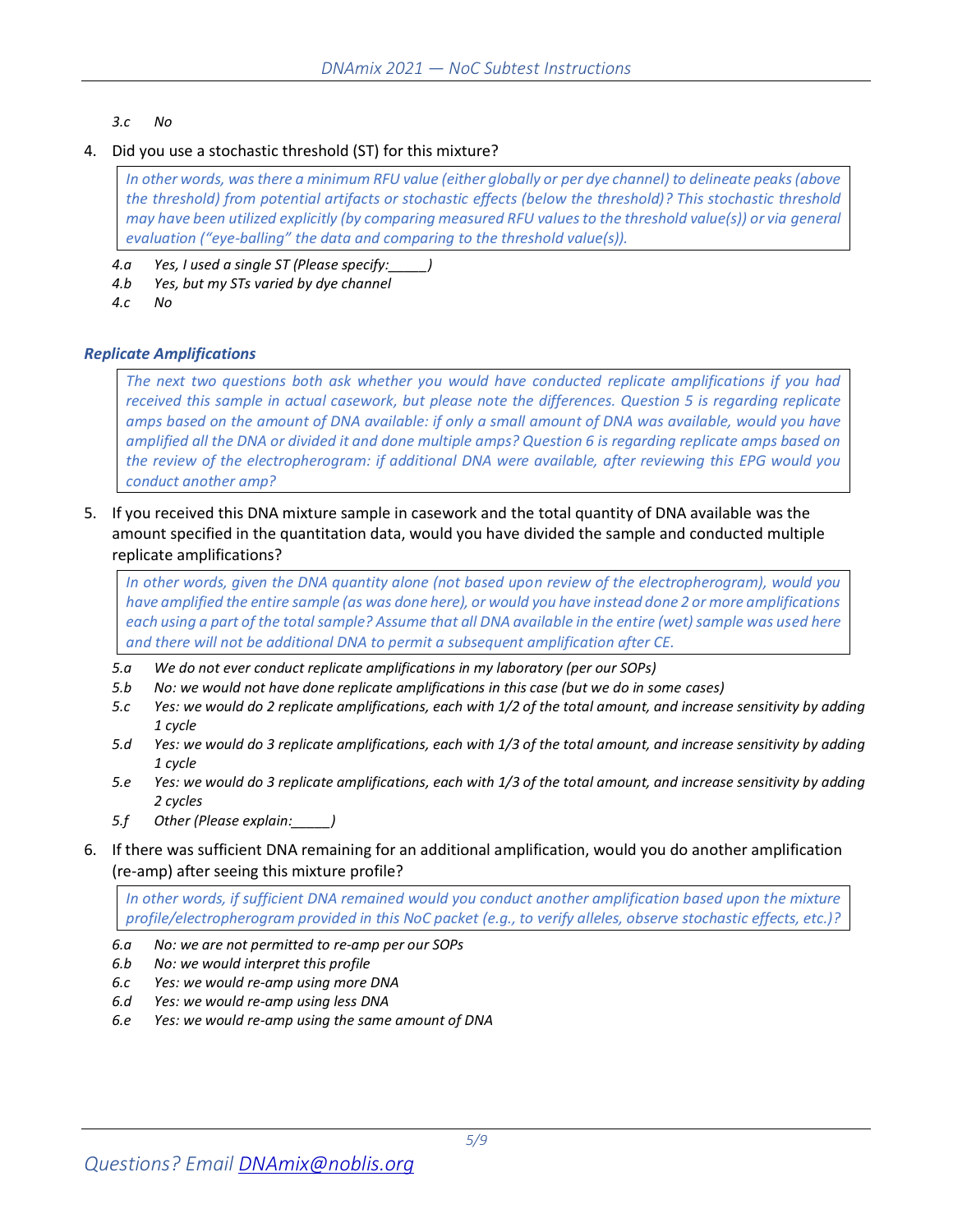### *Suitability*

7. Is this DNA mixture profile suitable for comparison and/or statistical analysis?

*In other words, did you determine that this DNA mixture profile can appropriately be used to conduct comparisons (i.e., comparison of the mixture to reference profiles of POIs, victims, consensual partners, and/or expected contributors) and/or statistical analyses (i.e., compute an LR, RMP, or CPI/CPE with respect to a POI)?*

- *7.a Yes (for the entire mixture and all contributors)*
- *7.b Yes, but only for a subset of the contributors (e.g., major(s))*
- *7.c Yes, but only for a subset of loci*
- *7.d Yes, but only for a subset of loci, and only for a subset of the contributors*
- *7.e No*
- 8. *[If the mixture is NOT suitable for comparison and/or statistical analysis]* Why is this profile unsuitable for comparison and statistical analysis? (check all that apply; check at least one)

*In other words, if you indicated "No" in the previous question, what factor(s) informed your determination? Please select all factors that you considered in your determination that the DNA mixture profile was not suitable for comparison/statistical analysis.*

- *8.a Not enough alleles or loci suitable for analysis*
- *8.b DNA template levels too low overall*
- *8.c Sample too degraded*
- *8.d Sample too inhibited*
- *8.e Too many contributors*
- *8.f Too much uncertainty in the number of contributors*
- *8.g Mixture proportions/contributor ratios*
- *8.h Other (Please specify:\_\_\_\_\_)*

*Number of Contributors [Only shown if the mixture is suitable for comparison and/or statistical analysis]*

#### 9. How would you report the number of contributors in this profile?

*In other words, how would you report the number of contributors to this DNA mixture profile if you encountered this mixture in casework? Would you be able to assess the number of contributors given this DNA mixture profile? If so, would you report an exact/single estimate of number of contributors (e.g., 3 contributors) or would you report a range of possible numbers of contributors (e.g., 3-4 contributors or minimum of 3 contributors/maximum of 4 contributors) or would you report a minimum number of contributors (e.g., at least 3 contributors)?*

- *9.a I would report an exact number of contributors*
- *9.b I would report a range of possible numbers of contributors*
- *9.c I would report a minimum number of contributors*
- *9.d The levels (overall quantity and/or peak heights) are not sufficient to determine the number of contributors* [Go to Additional Comments]
- 9.e **The mixture is too complex to determine the number of contributors** [Go to Additional Comments]

#### 9.1 Provide your estimate of NoC.

*Note: you will only see the version of question 8.1 that is associated with your response to question 8 above. In other words, you will only see one of the three options in the question text below.*

− *[if selected 8a: Exact NoC]* Select your estimate of the number of contributors:

*In other words, select your single estimate for the number of contributors to this DNA mixture profile.*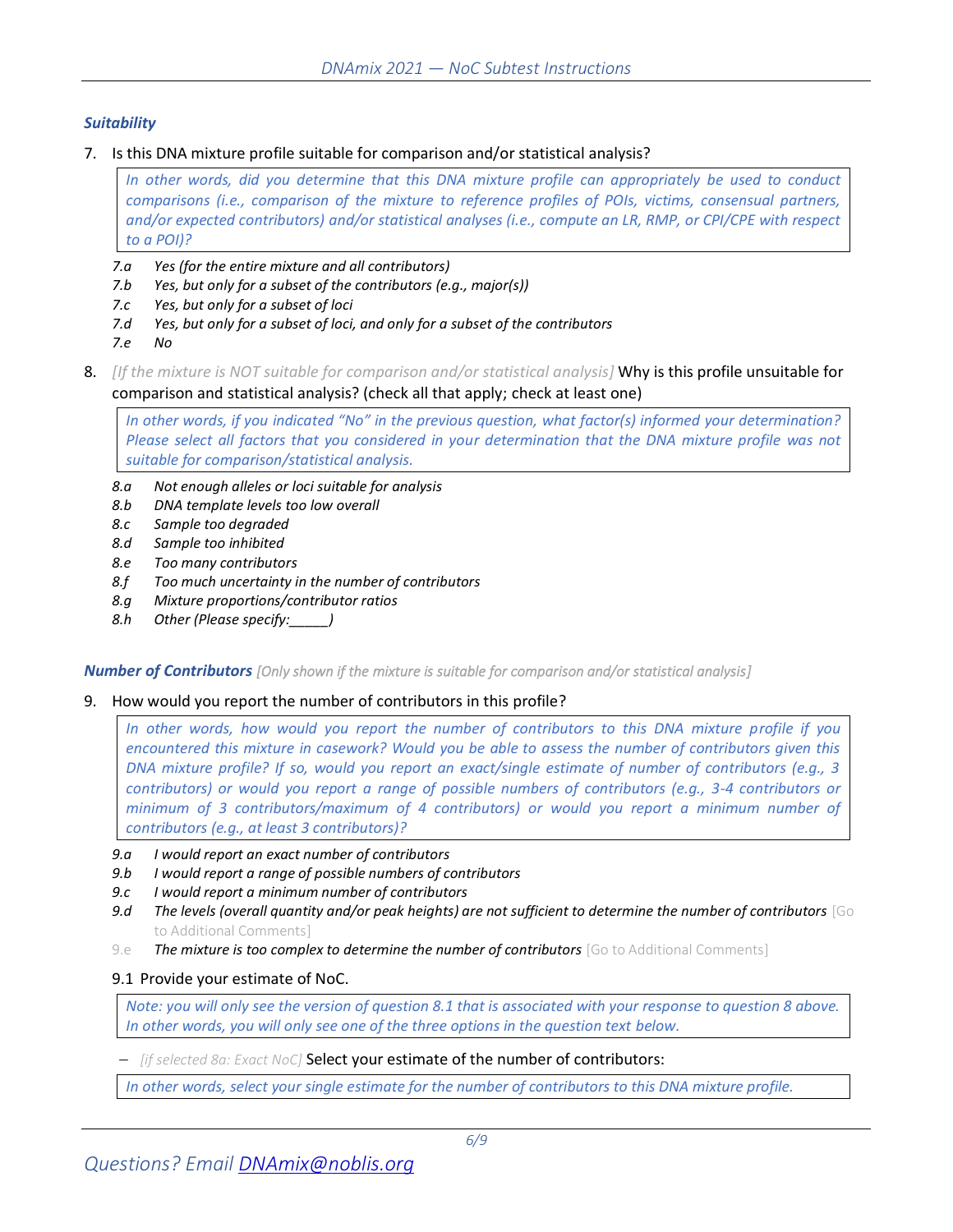− *[if selected 8b: Range of NoC]* Select your estimate of the range of possible numbers of contributors. (For example, if you estimate that there are 3-5 possible contributors to this mixture profile, you must select 3, 4, and 5): (check all that apply; select at least two)

*In other words, select all possible numbers of contributors included in your estimated range for this DNA mixture profile, which must include at least two options based upon your response to Q8 that you would report the NoC for this profile using a range of possible numbers of contributors.*

− *[if selected 8c: Exact NoC]* Select your estimate of the minimum number of contributors:

*In other words, select your single estimate for the minimum number of contributors to this DNA mixture profile.*

- *9.1-a At least 1 contributor*
- *9.1-b At least 2 contributors*
- *9.1-c At least 3 contributors*
- *9.1-d At least 4 contributors*
- *9.1-e At least 5 contributors*
- *9.1-f At least 6 contributors*
- *9.1-g At least 7 contributors*
- *9.1-h At least 8 or more contributors*
- 10. What were the PRIMARY loci used as the basis for determining the number of contributors? In other words, indicate the loci that were most informative or most helpful. (check all that apply; select at least one)

*Note: you will only see the set of loci included in the amplification kit that you previously selected in Mixture Configuration Selection.* 

*Names of commercial manufacturers are included for the systems that are the most frequently used by registered participants; inclusion does not imply endorsement by the study team.*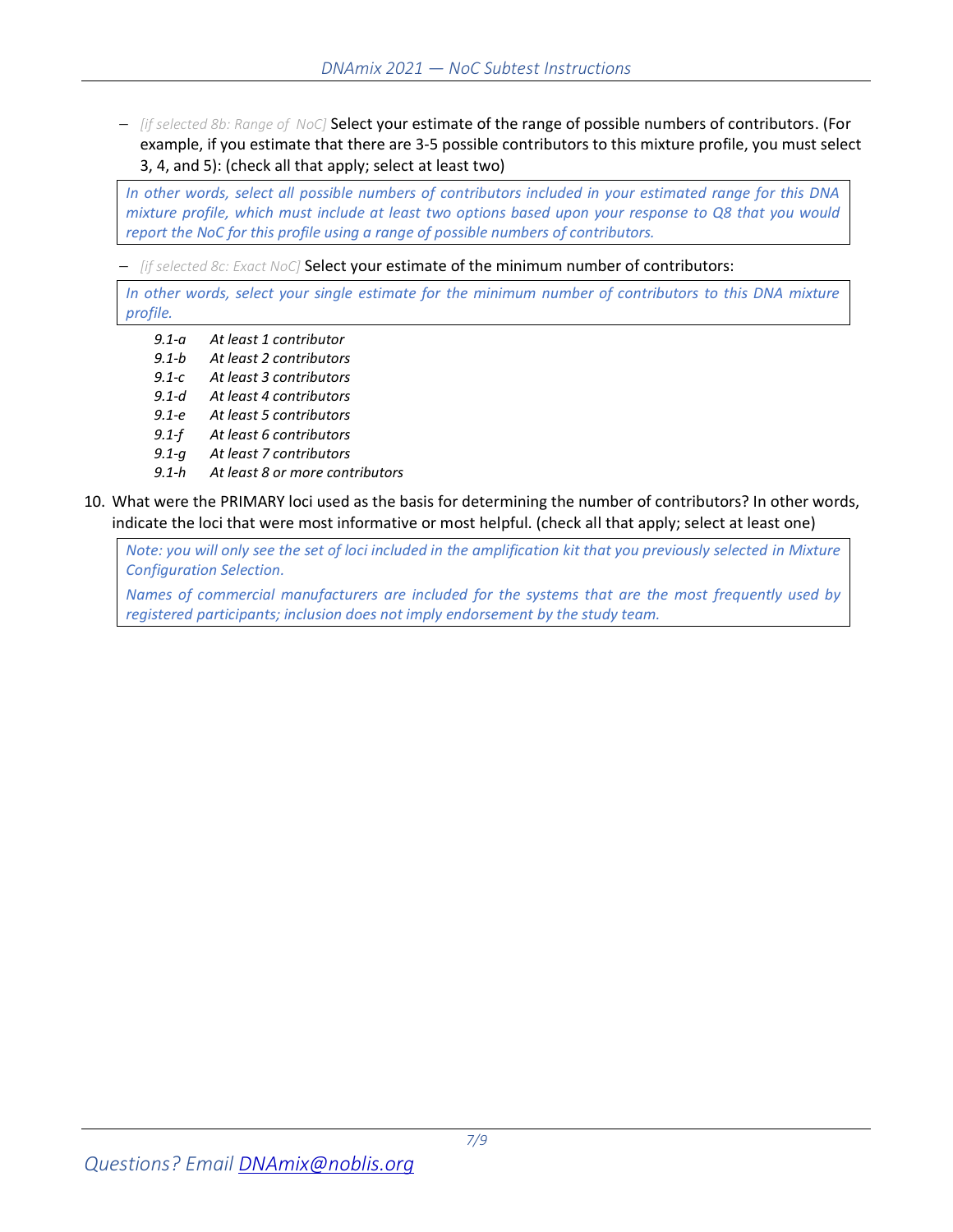| <b>Applied Biosystems GlobalFiler</b><br>(display order) | Promega PowerPlex Fusion 6C<br>(display order) | <b>Applied Biosystems AmpFLSTR</b><br>Identifiler Plus (display order) |
|----------------------------------------------------------|------------------------------------------------|------------------------------------------------------------------------|
| D3S1358                                                  | Amel                                           | D8S1179                                                                |
| <b>vWA</b>                                               | D3S1358                                        | D21S11                                                                 |
| D165539                                                  | D1S1656                                        | D7S820                                                                 |
| CSF1PO                                                   | D2S441                                         | CSF1PO                                                                 |
| <b>TPOX</b>                                              | D10S1248                                       | D3S1358                                                                |
| Y indel                                                  | D13S317                                        | <b>TH01</b>                                                            |
| Amel                                                     | Penta E                                        | D13S317                                                                |
| D8S1179                                                  | D16S539                                        | D16S539                                                                |
| D21S11                                                   | D18S51                                         | D2S1338                                                                |
| D18551                                                   | D2S1138                                        | D19S433                                                                |
| DYS391                                                   | CSF1PO                                         | <b>vWA</b>                                                             |
| D2S441                                                   | Penta D                                        | <b>TPOX</b>                                                            |
| D19S433                                                  | <b>TH01</b>                                    | D18S51                                                                 |
| <b>TH01</b>                                              | <b>vWA</b>                                     | Amel                                                                   |
| <b>FGA</b>                                               | D21S11                                         | D5S818                                                                 |
| D22S1045                                                 | D7S820                                         | FGA                                                                    |
| D5S818                                                   | D5S818                                         |                                                                        |
| D13S317                                                  | <b>TPOX</b>                                    |                                                                        |
| D7S820                                                   | D8S1179                                        |                                                                        |
| <b>SE33</b>                                              | D12S391                                        |                                                                        |
| D10S1248                                                 | D19S433                                        |                                                                        |
| D1S1656                                                  | <b>SE33</b>                                    |                                                                        |
| D12S391                                                  | D22S1045                                       |                                                                        |
| D2S1338                                                  | DYS391                                         |                                                                        |
|                                                          | FGA                                            |                                                                        |
|                                                          | <b>DYS576</b>                                  |                                                                        |
|                                                          | <b>DYS570</b>                                  |                                                                        |

11. Which factors affected your assessment of number of contributors? (check all that apply; select at least one)

*In other words, what factors did you consider when estimating the number of contributors for this DNA mixture sample? Please select all factors that informed your determination.*

- *11.a Discriminating potential/variability of loci (or allele frequency)*
- *11.b Expected stutter ratios*
- *11.c Information below the analytical threshold*
- *11.d Maximum Allele Count (MAC) per locus*
- *11.e Overall level of data (peak heights in relation to laboratory validated thresholds)*
- *11.f Peak heights (RFU)*
- *11.g Peak morphology (e.g., CE resolution; unresolved microvariants; peak shouldering)*
- *11.h Presence of degradation*
- *11.i Presence of inhibition*
- *11.j Quantitation data*
- *11.k Relative peak heights (peak height ratios and possible shared/stacked alleles)*
- *11.l Sex determining markers*
- *11.m Total allele count in sample*
- *11.n Other (Please specify:\_\_\_\_\_)*

### 12. Are you able to identify any major contributors?

*In other words, would you consider one (or more) contributors to be major contributors according to the criteria outlined in your SOPs (e.g., based upon peak height ratios or RFU percentages). This separation of*